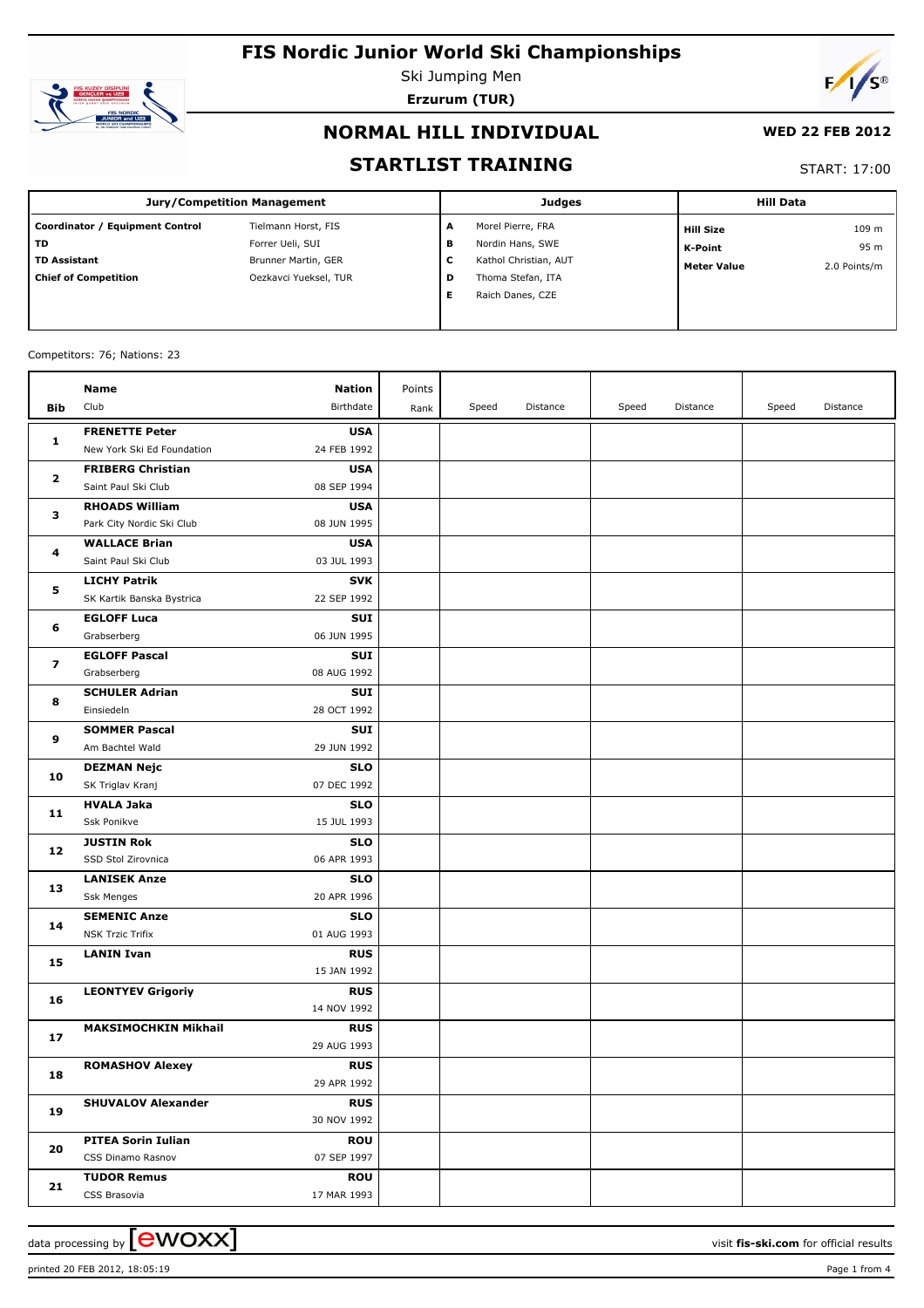

Ski Jumping Men **Erzurum (TUR)**



### **NORMAL HILL INDIVIDUAL**

### **WED 22 FEB 2012**

## **STARTLIST TRAINING**

START: 17:00

|            | Name<br><b>Nation</b>                                                  | Points |       |          |       |          |       |          |
|------------|------------------------------------------------------------------------|--------|-------|----------|-------|----------|-------|----------|
| <b>Bib</b> | Club<br>Birthdate                                                      | Rank   | Speed | Distance | Speed | Distance | Speed | Distance |
|            | <b>BYRT Tomasz</b><br><b>POL</b>                                       |        |       |          |       |          |       |          |
| 22         | KS Wisla Ustronianka<br>25 JAN 1993                                    |        |       |          |       |          |       |          |
| 23         | <b>KLUSEK Bartlomiej</b><br><b>POL</b>                                 |        |       |          |       |          |       |          |
|            | 15 JAN 1993<br>LKS Klmczok Bystra                                      |        |       |          |       |          |       |          |
| 24         | <b>POL</b><br><b>MIETUS Grzegorz</b>                                   |        |       |          |       |          |       |          |
|            | <b>AZS ZAKOPANE</b><br>20 FEB 1993                                     |        |       |          |       |          |       |          |
| 25         | <b>MURANKA Klemens</b><br><b>POL</b>                                   |        |       |          |       |          |       |          |
|            | 31 AUG 1994<br>TS Wisla Zakopane                                       |        |       |          |       |          |       |          |
| 26         | <b>ZNISZCZOL Aleksander</b><br><b>POL</b>                              |        |       |          |       |          |       |          |
|            | 08 MAR 1994<br>KS Wisla Ustronianka                                    |        |       |          |       |          |       |          |
| 27         | <b>BERGGAARD Mats S</b><br><b>NOR</b>                                  |        |       |          |       |          |       |          |
|            | Stranden IL/FTV<br>24 AUG 1995                                         |        |       |          |       |          |       |          |
| 28         | <b>FORFANG Johann</b><br><b>NOR</b>                                    |        |       |          |       |          |       |          |
|            | Tromso Skiklubb<br>04 JUL 1995                                         |        |       |          |       |          |       |          |
| 29         | <b>GRIMSRUD Simen</b><br><b>NOR</b><br>Asker Skiclubb                  |        |       |          |       |          |       |          |
|            | 22 MAR 1992                                                            |        |       |          |       |          |       |          |
| 30         | <b>ROEE Espen</b><br><b>NOR</b><br>26 JUL 1993<br>Tolga IL             |        |       |          |       |          |       |          |
|            | <b>SJOEEN Phillip</b><br><b>NOR</b>                                    |        |       |          |       |          |       |          |
| 31         | 24 DEC 1995<br>Baekkelaget Sk                                          |        |       |          |       |          |       |          |
|            | <b>AALST VAN DER Oldrik</b><br><b>NED</b>                              |        |       |          |       |          |       |          |
| 32         | 01 DEC 1995<br>National Team                                           |        |       |          |       |          |       |          |
|            | <b>WIT DE Ruben</b><br><b>NED</b>                                      |        |       |          |       |          |       |          |
| 33         | 02 FEB 1995<br>Dutch Nordic Ski Team                                   |        |       |          |       |          |       |          |
| 34         | <b>KAZ</b><br><b>LEVKIN Yevgeniy</b>                                   |        |       |          |       |          |       |          |
|            | Almaty Skiclub<br>14 OCT 1992                                          |        |       |          |       |          |       |          |
|            | <b>MUMINOV Sabirzhan</b><br><b>KAZ</b>                                 |        |       |          |       |          |       |          |
| 35         | 16 APR 1994                                                            |        |       |          |       |          |       |          |
|            | <b>NISHIKATA Shingo</b><br><b>JPN</b>                                  |        |       |          |       |          |       |          |
| 36         | 02 JAN 1995                                                            |        |       |          |       |          |       |          |
| 37         | <b>SATO Yukiya</b><br><b>JPN</b>                                       |        |       |          |       |          |       |          |
|            | Sapporo Nihon Univ. High School<br>19 JUN 1995                         |        |       |          |       |          |       |          |
| 38         | <b>SHIMIZU Reruhi</b><br><b>JPN</b>                                    |        |       |          |       |          |       |          |
|            | 04 DEC 1993<br>Arai High School                                        |        |       |          |       |          |       |          |
| 39         | <b>JPN</b><br><b>TAKANASHI Kanta</b>                                   |        |       |          |       |          |       |          |
|            | Meiji University<br>27 SEP 1992                                        |        |       |          |       |          |       |          |
| 40         | <b>CECON Federico</b><br>ITA                                           |        |       |          |       |          |       |          |
|            | 11 JUN 1994<br>Cai Monte Iussari                                       |        |       |          |       |          |       |          |
| 41         | <b>DI LENARDO Zeno</b><br>ITA                                          |        |       |          |       |          |       |          |
|            | 19 OCT 1995<br>Sc Monte Iussari                                        |        |       |          |       |          |       |          |
| 42         | <b>LUNARDI Michael</b><br>ITA<br>21 SEP 1992                           |        |       |          |       |          |       |          |
|            | sc gallio                                                              |        |       |          |       |          |       |          |
| 43         | <b>SZILAGYI Akos</b><br><b>HUN</b><br>Koszegi Sportklub<br>12 SEP 1995 |        |       |          |       |          |       |          |
|            | <b>DREHER Michael</b><br><b>GER</b>                                    |        |       |          |       |          |       |          |
| 44         | Sc Oberstdorf<br>30 JAN 1993                                           |        |       |          |       |          |       |          |
|            | <b>LEYHE Stephan</b><br>GER                                            |        |       |          |       |          |       |          |
| 45         | SC Willingen<br>05 JAN 1992                                            |        |       |          |       |          |       |          |
|            | <b>LOEFFLER Tobias</b><br><b>GER</b>                                   |        |       |          |       |          |       |          |
| 46         | ST Schonach-Rohrhardsberg<br>19 JUL 1994                               |        |       |          |       |          |       |          |
|            | <b>LUGERT Tobias</b><br>GER                                            |        |       |          |       |          |       |          |
| 47         | 18 JUN 1993<br>Sc Ruhpolding                                           |        |       |          |       |          |       |          |

data processing by **COVOXX** and the set of the set of the visit **fis-ski.com** for official results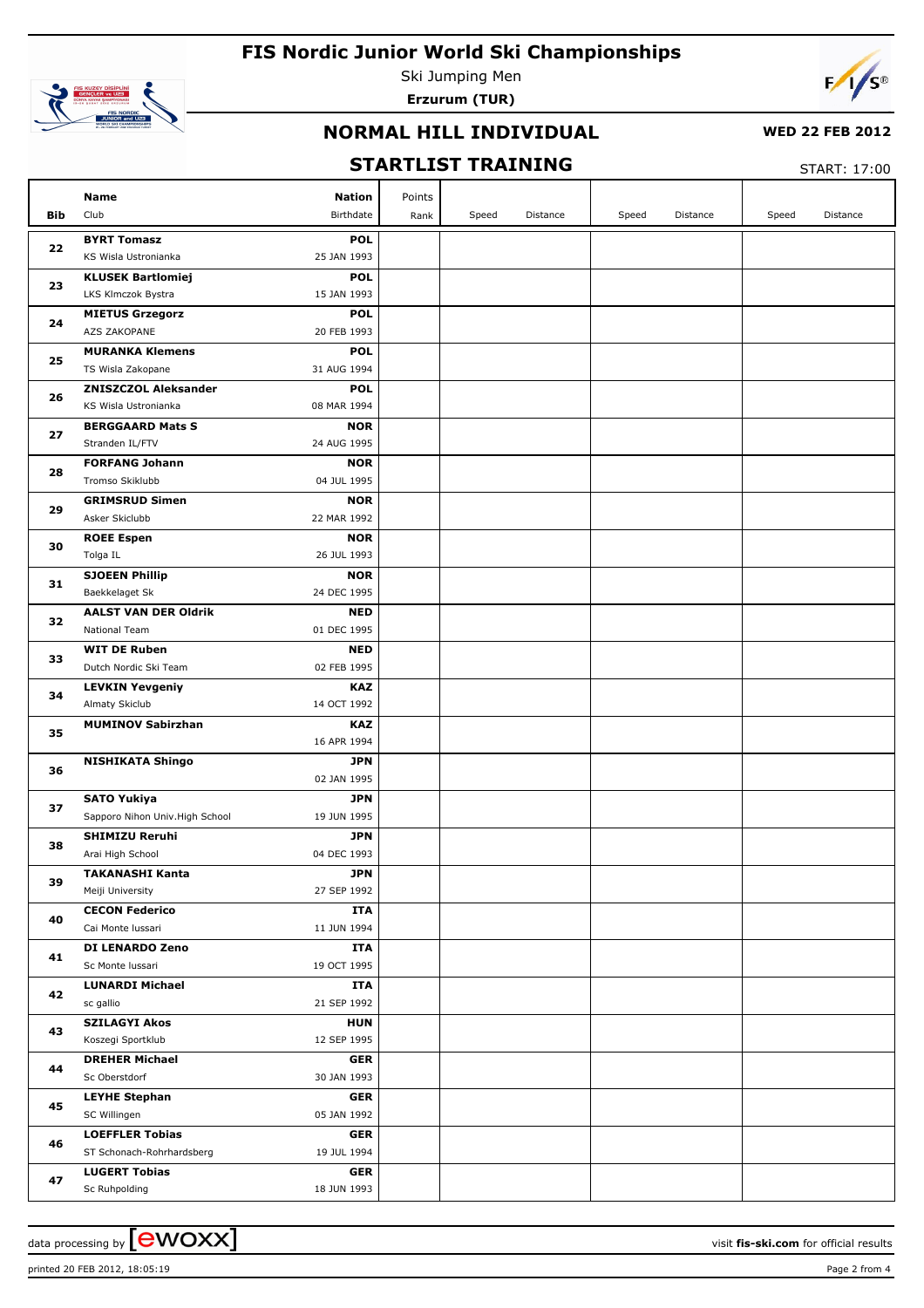

Ski Jumping Men **Erzurum (TUR)**



### **NORMAL HILL INDIVIDUAL**

### **WED 22 FEB 2012**

## **STARTLIST TRAINING**

START: 17:00

| <b>Bib</b> | Name<br>Nation<br>Club<br>Birthdate                                       | Points<br>Rank | Speed | Distance | Speed | Distance | Speed | Distance |
|------------|---------------------------------------------------------------------------|----------------|-------|----------|-------|----------|-------|----------|
|            |                                                                           |                |       |          |       |          |       |          |
| 48         | <b>MAYLAENDER Jan</b><br><b>GER</b><br>SC Degenfeld<br>29 MAR 1992        |                |       |          |       |          |       |          |
|            | <b>GEO</b>                                                                |                |       |          |       |          |       |          |
| 49         | <b>SARKISIANI Artur</b><br>Bakuriani<br>29 AUG 1996                       |                |       |          |       |          |       |          |
|            | <b>SHUBITIDZE George</b><br><b>GEO</b>                                    |                |       |          |       |          |       |          |
| 50         | 17 AUG 1997<br>Bakuriani                                                  |                |       |          |       |          |       |          |
|            | <b>GARDET Sacha</b><br><b>FRA</b>                                         |                |       |          |       |          |       |          |
| 51         | Courchevel<br>23 JUL 1995                                                 |                |       |          |       |          |       |          |
| 52         | <b>GONTHIER Nicolas</b><br><b>FRA</b>                                     |                |       |          |       |          |       |          |
|            | Courchevel<br>04 MAR 1993                                                 |                |       |          |       |          |       |          |
|            | <b>LAMY CHAPPUIS Ronan</b><br><b>FRA</b>                                  |                |       |          |       |          |       |          |
| 53         | Bois D'amont<br>10 SEP 1993                                               |                |       |          |       |          |       |          |
|            | <b>RAFFORT Benjamin</b><br><b>FRA</b>                                     |                |       |          |       |          |       |          |
| 54         | 11 JUL 1994<br>Les Contamines Montjoie                                    |                |       |          |       |          |       |          |
|            | <b>KLINGA Sebastian</b><br><b>FIN</b>                                     |                |       |          |       |          |       |          |
| 55         | Ounasvaaran Hiihtoseura<br>26 APR 1992                                    |                |       |          |       |          |       |          |
|            | <b>MAEAETTAE Antti</b><br><b>FIN</b>                                      |                |       |          |       |          |       |          |
| 56         | Kuusamon Erae-veikot<br>14 MAR 1993                                       |                |       |          |       |          |       |          |
|            | <b>MAEAETTAE Jarkko</b><br><b>FIN</b>                                     |                |       |          |       |          |       |          |
| 57         | Kainuun Hiihtoseura<br>28 DEC 1994                                        |                |       |          |       |          |       |          |
|            | OJALA Juho<br><b>FIN</b>                                                  |                |       |          |       |          |       |          |
| 58         | Kuusamon erae-veikot<br>17 MAR 1995                                       |                |       |          |       |          |       |          |
|            | <b>YLIPULLI Miika</b><br><b>FIN</b>                                       |                |       |          |       |          |       |          |
| 59         | Kuusamon Era-Veikot<br>01 MAR 1995                                        |                |       |          |       |          |       |          |
| 60         | <b>NOMME Martti</b><br>EST                                                |                |       |          |       |          |       |          |
|            | 01 JAN 1993                                                               |                |       |          |       |          |       |          |
|            | <b>SAMMELSELG Siim-Tanel</b><br>EST                                       |                |       |          |       |          |       |          |
| 61         | Skiclub Nomme, Lahden Hiihtoseura<br>18 MAY 1993                          |                |       |          |       |          |       |          |
| 62         | <b>BLAHA Hubert</b><br><b>CZE</b>                                         |                |       |          |       |          |       |          |
|            | <b>LSK Lomnice</b><br>25 MAR 1992                                         |                |       |          |       |          |       |          |
| 63         | <b>FRIEDRICH Tomas</b><br><b>CZE</b>                                      |                |       |          |       |          |       |          |
|            | SK Jested Liberec<br>02 FEB 1995                                          |                |       |          |       |          |       |          |
| 64         | <b>HACEK Vit</b><br><b>CZE</b>                                            |                |       |          |       |          |       |          |
|            | 28 JUN 1994                                                               |                |       |          |       |          |       |          |
| 65         | <b>KADLEC Milos</b><br><b>CZE</b>                                         |                |       |          |       |          |       |          |
|            | Skl Nove mesto na morave<br>26 NOV 1992                                   |                |       |          |       |          |       |          |
| 66         | <b>STURSA Vojtech</b><br><b>CZE</b>                                       |                |       |          |       |          |       |          |
|            | 03 AUG 1995<br>Sk Nove mesto na morave                                    |                |       |          |       |          |       |          |
| 67         | <b>KOREK Dusty</b><br><b>CAN</b>                                          |                |       |          |       |          |       |          |
|            | 14 APR 1995<br>Altius Nordic ski club                                     |                |       |          |       |          |       |          |
| 68         | <b>MITCHELL Eric</b><br><b>CAN</b>                                        |                |       |          |       |          |       |          |
|            | 10 APR 1992<br>Altius Nordic ski club                                     |                |       |          |       |          |       |          |
| 69         | <b>BUL</b><br><b>FUNTAROV Deyan</b><br>13 NOV 1995<br>Rilski Ski Skachach |                |       |          |       |          |       |          |
|            |                                                                           |                |       |          |       |          |       |          |
| 70         | <b>SIMOV Daniel</b><br><b>BUL</b><br>28 OCT 1996<br>Moten                 |                |       |          |       |          |       |          |
|            | <b>AIGNER Clemens</b><br><b>AUT</b>                                       |                |       |          |       |          |       |          |
| 71         | 02 FEB 1993<br>SV Innsbruck-Bergisel                                      |                |       |          |       |          |       |          |
|            | <b>KRAFT Stefan</b><br><b>AUT</b>                                         |                |       |          |       |          |       |          |
| 72         | SV Schwarzach<br>13 MAY 1993                                              |                |       |          |       |          |       |          |
|            | <b>MUELLER Lukas</b><br><b>AUT</b>                                        |                |       |          |       |          |       |          |
| 73         | SV Villach<br>14 MAR 1992                                                 |                |       |          |       |          |       |          |